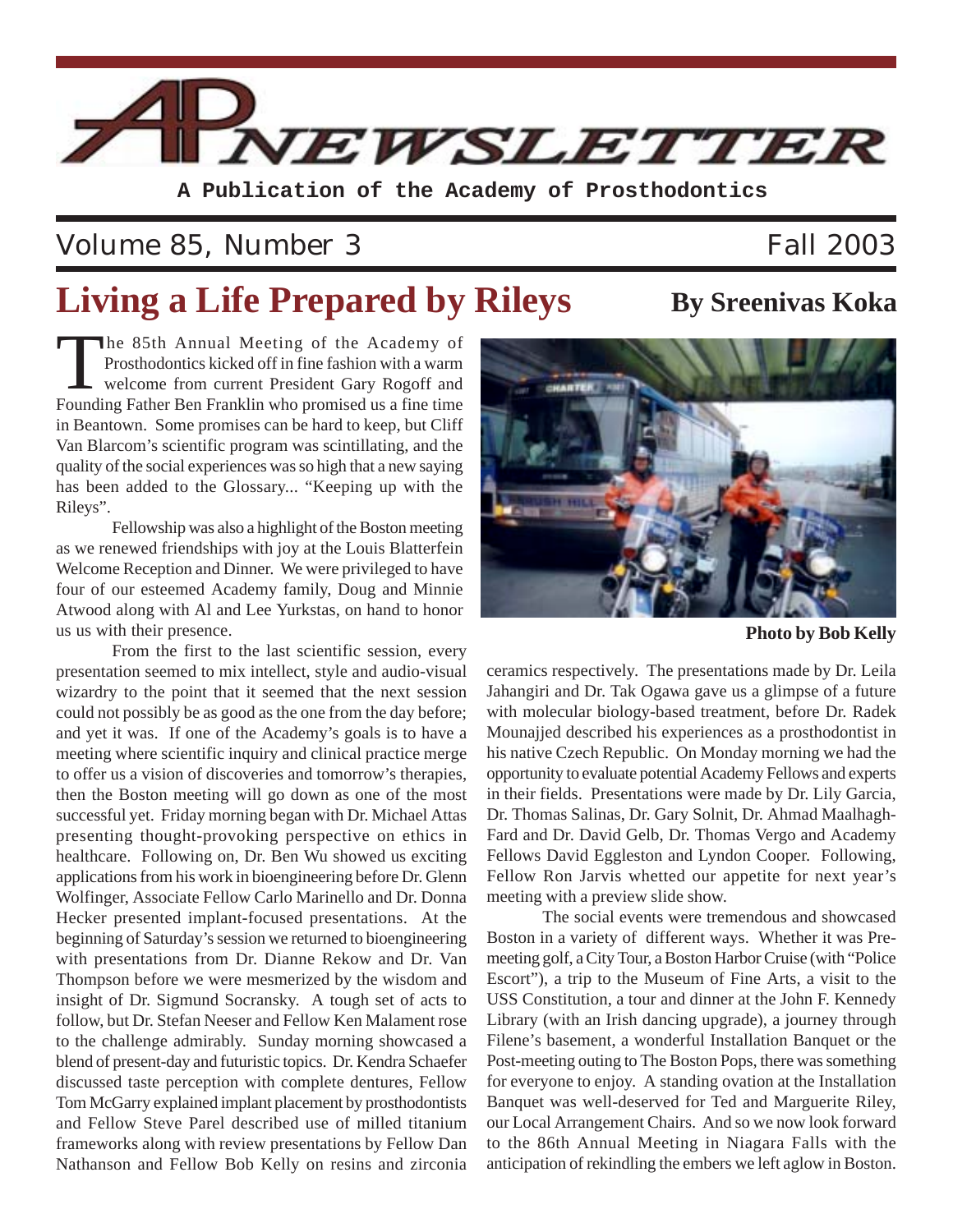

# **Perspectives by Steven Eckert**

## **Who Steers the Ship?**

s a prosthodontist I find myself as a member of a dental team. When other specialists and I work for a patient I end up as the quarterback. We all know the reasons for this. We make the prosthesis that the patient seeks, everyone else is simply helping us get to that point. In addition we have to manage the lion's share of the appointments and the final result of our care is obvious to the patient while the final result from the endodontist, periodontist, orthodontist or oral surgeon is obscured by hard and soft tissue.

Given this responsibility as team leader makes me think about leadership in other aspects of professional life. Recently I've been wondering about the direction that the specialty of prosthodontics is moving. I wonder who it is that's steering the ship? Certainly there are a number of potential captains, each with certain assets and debits that either enhance or diminish their ability to move the specialty. Let's look at a few.

#### **Research**

The era of evidence based dentistry is upon us. No meeting passes without someone discussing evidence, science or research. We are told to make our decisions on the basis of scientific knowledge and to forsake the evils of anecdote and clinical experience. Conceptually it all comes around to the search for and use of "truth" which then begs for recognition of the prickly nature

of this concept. As the philosopher Schopenhauer said "All truth passes through three stages. First, it is ridiculed. Second, it is violently opposed. Third, it is accepted as being self-evident."

All sorts of catch phrases apply to the adoption of an evidence based practice. Perhaps the most common and persuasive statement is that "knowledge is power". Frankly, it's hard to imagine anyone taking the opposite stance, suggesting that the goal is to take shots in the dark. But, no matter how much we try to bow to science, there is still art in what we do. Beyond that, our individual skills may dictate one approach over another even though the "evidence" may suggest otherwise.

It does seem that research, science, and evidence are pretty compelling things to embrace as we consider the future of our specialty. We probably should chart a course that follows the evidence but we may find that there are some times when we slip into a blind cove. Likewise there may be stretches where our ship flounders in the stillness of lulls between scientific discovery or lingers in the phase of violent opposition. If that happens, can we sustain ourselves while in the doldrums?

#### **Clinical Practice**

Let's face it, our specialty grew out of common clinical practices used to address patient's needs. Through these practices small groups formed, coalesced into larger groups and eventually there was enough limitation of practice that a specialty was established. Most of the prosthodontists spend a major portion of their professional lives performing clinical procedures. These procedures continue to define us as prosthodontists in the eyes of our other dental colleagues and the public.

The problem is that we shouldn't be defined exclusively by what we do. Isn't it what we know that is more critical

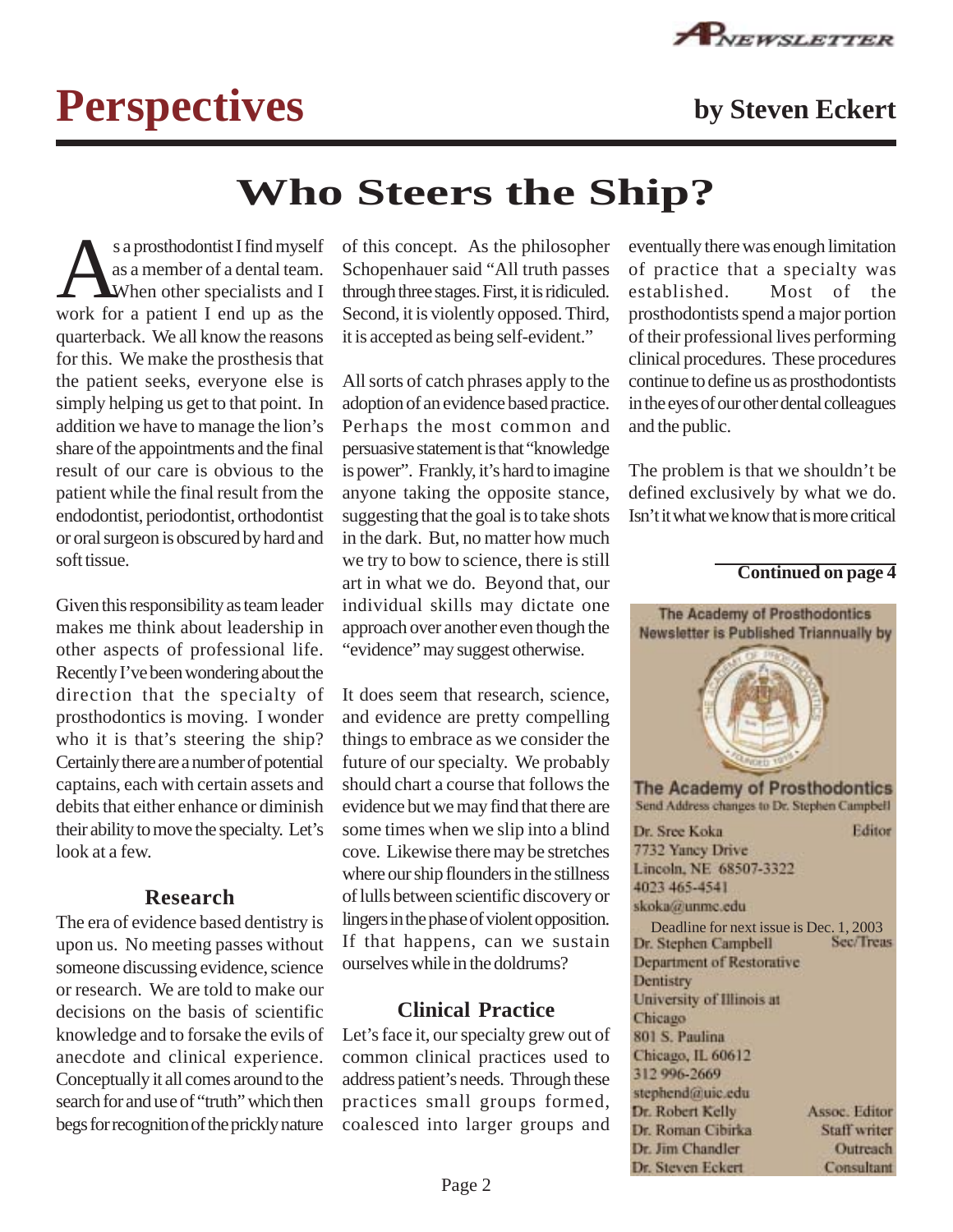# **Secretary-Treasurer Notes** By Stephen Campbell

Ike two grand dames we came<br>together last spring, a place and<br>an organization sharing an together last spring, a place and an organization sharing an incredible sense of heritage. Boston's roots in American history and the Academy's role in Prosthodontics. We gathered through the efforts of our President, Gary Rogoff, Local Arrangements Chairs, Ted and Marguerite Riley, and our past Secretary-Treasurer, Jonathan Wiens. It was not our first and hopefully won't be our last journey to Boston. Who could forget all of the memorable events such as the Kennedy Library, and the police escort through the streets of Boston on our 10-minute bus ride. How about the incredible Program assembled by Cliff Van Blarcom with such notables as Boston local, Dr. Sigmund Socransky?

We thank Dr. Rogoff as the outgoing President for all that he has brought to the Academy while we welcome Dr. George Murrell as our new President. We also welcome Dr. Steven Eckert as the new Recording Secretary of the Academy and tip our hat to the outgoing Secretary-Treasurer, Dr. Jonathan Wiens, for all he has done. We also thank Doug and Minnie Atwood as well as Al and Adeline Yurkstas for sharing such incredible warmth and welcoming us to their hometown.

The total attendance at the Boston Meeting was 216, including 130 guest dental professionals (18 speakers, 63 graduate students, 49 dentists) and 86 fellows (17 life, 62 active, 6 associate, and 1 honorary). We elected five new

Associate Fellows to the Academy, Drs. Lawrence Green, Donna Hecker, Jamie Kaukinen, Christopher Marchack, and Geoffrey Thompson. Dr. Lisa Lang and Dr. Carlo Marinello were elevated to Active Fellowship. Dr. Richard Grisius and Dr. Edward Plekavich were elevated to Life Fellowship. We also elected Dr. John Frush as an Honorary Fellow of the Academy. There are currently 133 members of the Academy, including 9 Associates, 72 Active Fellows, 49 Life Fellows, and 3 Honorary Fellows.

are inviting cooperation and support as individuals contact you. The Committee will then assemble in the fall to develop a plan. This will be shared with each of you again for feedback prior to next year's annual session. A working plan will then be presented and discussed at the 2004 meeting in Niagara.

As noted by Dr. Wiens three-years ago, the highlight of my summer was when I

#### **Continued on page 5**

A new roster was distributed and updated photographs were taken at the meeting for the next edition in 2005. The Academy adopted a resolution opposing the Commission on Dental Accreditations adoption of a policy to accredit programs in new dental educational areas. Individual members signed the resolution and it was sent to the Commission and ADA along with a letter from President Rogoff. Dr. Richard Grisius presented a report on behalf of Dr. David Wands and the AdHoc President's Advisory Committee. They presented the results of a survey of Life Fellows.

The strategic planning process chaired by Dr. Charles Goodacre is well underway for the Academy. We are identifying current aspects of the organization that are crucial while considering new ideas and directions. Each one of you will be contacted by a Strategic Planning Committee member for input as part of the process. We

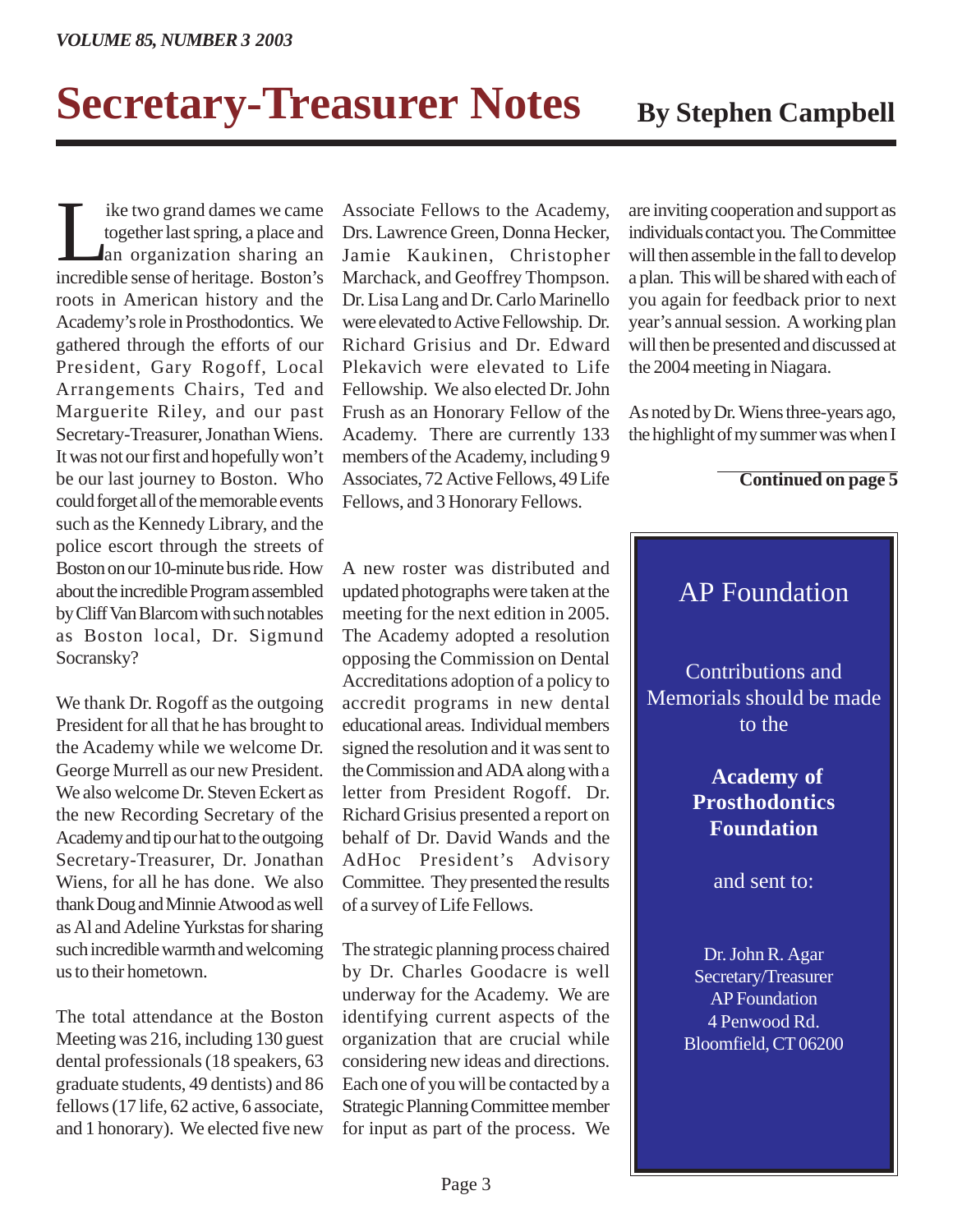

#### **Continued from page 2**

to our specialty? Beyond that, clinical practice is very concrete, very practical. We might not want to admit it but, for most of us we do what works in our hands and will continue to do it that way until the proof of something else being better is so overwhelming that it cannot be ignored. Although this may be a very sound business decision it probably isn't the ideal decision to guide our ship into its' next port.

#### **Education**

Without a fundamental body of knowledge we have no specialty. This knowledge needs to be conveyed to our future prosthodontists in an organized and comprehensive way. The Commission on Dental Accreditation provides us with educational standards that ensure that every prosthodontic graduate program meets basic standards. It is a system that works well.

The educational standards are developed through the efforts of many different groups. CoDA may call for standards review at periodic intervals defined as no more than the program length plus three years. Communities of interest could call for standards review at any time that they see a need. Usually this occurs when educators or specialty societies see a need for review and convene groups to undertake the review process. Any changes are brought before the commission and the communities of interests for discussion and possible modification before they are ultimately enacted. You may remember that prosthodontics did this

for the inclusion of implants into its standards in the early 1990's and it remains as the only specialty to increase program length specifically for the inclusion of this topic in its curriculum.

Historically the educational standards in prosthodontics focused on things that we do. The standards have been quite prescriptive and, one may argue, dogmatic. In contrast to some of the other specialties, prosthodontics has created long laundry lists of didactic and clinical goals that must be achieved to maintain accreditation. Other specialties have addressed standards by mandating management of specific diagnoses rather than requiring these lists of required technical achievements. This basic philosophic difference may have contributed to increases in program length that diagnostically based standards could have avoided.

So, educational standards assure us of

a quality end product, i.e. prosthodontist, but they may not be able to direct the specialty. First of all, standards only change when there is a call for change and secondly there is no perfect way to craft standards. If the activities of the specialty mandate a fundamental change in direction, the standards will achieve this only if the prescriptive, dogmatic approach is used. As previously noted this approach mandates more and more training, eventually resulting in increased program length. Perhaps education as a steering force for the specialty follows the plight of Passavant's pad in that the standards may be too low and the reaction time too slow to lead the process.

#### **Specialty Societies**

Before there were specialties there were societies that had special interests. A case in point is the AP. These types of special interest groups formed all the specialties as we now know them.

Specialties in dentistry exist because dentistry, through the ADA, allows them to exist. Maybe that statement is wrong, maybe they exist because the ADA recognizes that they must exist in order to serve the patients well! At this point in time we have not witnessed the folding of any specialty flags but this doesn't mean that it will never happen. As science advances there will be new and different ways for care to be rendered. The patient is the focal point and as such we need to recognize that no specialty is so 'special' that it should continue regardless of the needs of the patient.

Specialty societies, by their very nature, have a self-preservation instinct. As different techniques develop it is possible that distinct boundaries between specialties may blur. It has already happened in pediatric dentistry as it moves more towards orthodontic management of malocclusion in the mixed dentition. In periodontics the surgical management of periodontal disease has gradually diminished, being replaced by an increasing number of implant surgical procedures. Does this move the specialties of periodontics and oral surgery closer together? The AP has presented both sides of the implant placement by prosthodontists argument. This is an approach that moves this specialty closer to surgical intervention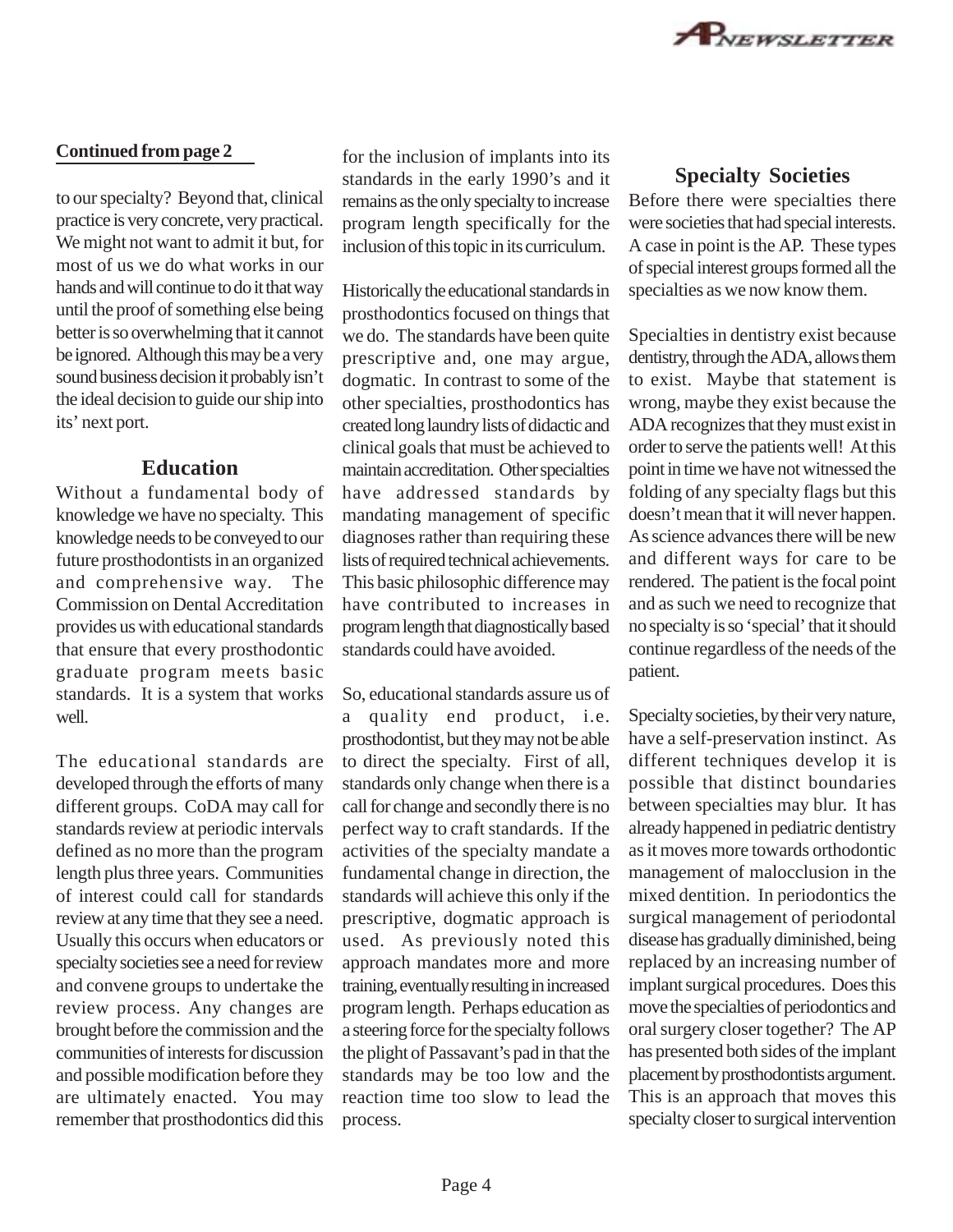than it has been in the past. Many of these examples came about as specialty societies opined that the future of their specialty depended on a fundamental shift in the mix of specialty offerings. Clearly, if the patient benefits, the approach is justified but if there is no benefit to the patient or, worse yet, if the patient suffers, then the ship has been steered in the wrong direction.

### **Organized dentistry**

The majority of dentists in the United States are involved in general practice. Despite the fact that most dentists have not undertaken specialty training it is clear, by walking through the yellow pages, that many profess to have unique skills beyond those of a general dentist. The ADA has a code of conduct but it is rare that anyone ever is called to task for making claims that have no actual meaning.

Organized dentistry, as previously stated, either allows or acquiesces to the need for specialties. It is unlikely that the majority will help the specialties prosper unless there is a mutual benefit for those in the majority. At this point in time this seems to be the case but specialties cannot depend on such beneficence forever.

#### **Who Steers?**

In the final assessment it is difficult to determine who actually steers the ship. Looking at the options there is no clear cut winner although, using the needs of the patient as the standard, we probably could suggest that the ship needs to steer towards the evidence of successful treatment. Having said this however we need to understand that the evidence is blind, having no loyalty towards or against the specialty.

This brings us back to the original question: Who steers this ship? Perhaps the more fundamental question is how we determine where the ship is going? Full steam ahead is a nice concept until we encounter a titanic impediment. Avoidance of such icebergs is our task.

As you read this, the Academy of Prosthodontics is working on its strategic plans. Over the years the AP has been pretty successful but the waters are a little different today than they were in the not too distant past. Mapping our course and navigating along that course requires that we all work together. Let's help to define the destination and then we may look forward to the journey.

### **Secretary-Treasurer Notes Continued from page 3**

welcomed the 25 boxes that he passed on to me as the new Secretary-Treasurer. I couldn't help but notice his Newsletter report from the fall of 2000 when he reported receiving 17 boxes as he assumed the position three years ago from Dr. Rogoff. Does anyone want the 8 extra boxes? The Dues statements and changes in membership information will go out in November. We are exploring the possibility of accepting credit cards for dues and meeting registration. Committee charges and communications have gone out. As a voluntary organization, we are dependent on the commitment to service of our membership. Fellowship

nomination forms are available through me and must be submitted no later than November.

The 2004 meeting will be held at the Hilton Niagara Falls and will run from Wednesday, May 4 through Saturday, May 8. The room rate is set at \$139.00 per night in Canadian Dollars. The welcome dinner will be Tuesday night, the second business meeting will be on Friday afternoon, and the meeting will be over by noon on Saturday. Please do not plan your departure from the hotel before noon on Saturday. It is very important that we be there for the last session scheduled for Saturday morning. Future meetings sites will be 2005 – Scottsdale, 2006 San Francisco, 2007 – New York, and 2008 - Houston/St. Louis. The contracts for the 2005 and 2006 sites have been signed. We will explore the 2007 and 2008 locations during the year and provide a final report at our annual scientific session.

I look forward to serving you as Secretary-Treasurer for the next threeyears and deeply appreciate the trust you have placed in me.

### **Steve Campbell**

Secretary-Treasurer, Academy of Prosthodontics 104 West Chestnut Street Hinsdale, IL 60521

Phone 312-996-2669 FAX 312-996-3535 E-Mail: Stephend@uic.edu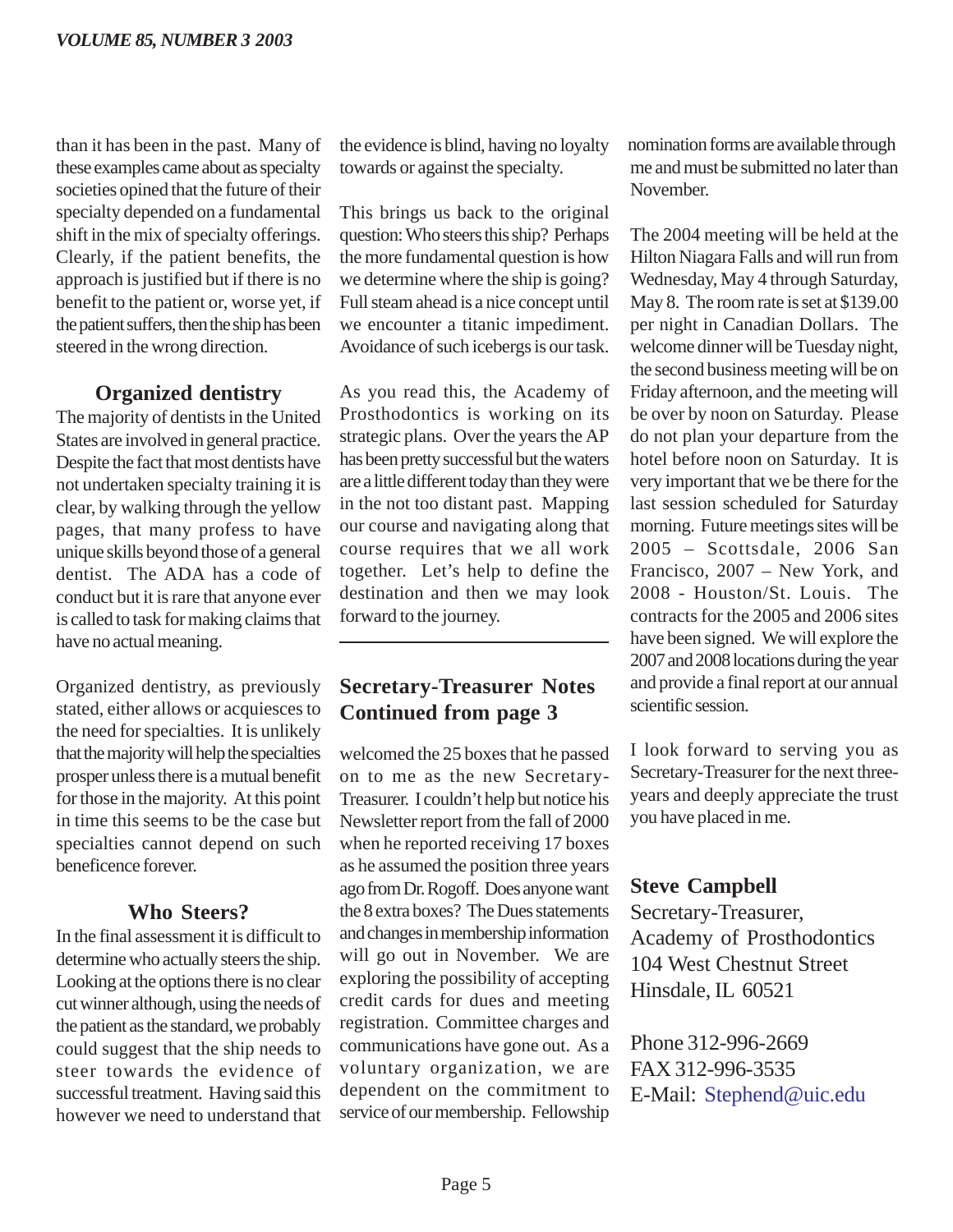### **One-on-One Continued from page 8**

Attendance at a 1986 Academy Meeting infused her desire to be a member of the organization demonstrating the unmatched qualities of camaraderie and collegiality our group savors. Fellowship in the Academy offers Carol a profound sense of accomplishment and sentiment of an extended family.

Carol's immediate family, her two children Patrick and Caitlin, were coincidently born at the time of Academy meetings. Parenthood has been a grounding experience, putting life into its true perspective. Carol describes her children's smiling faces as emotional liberators from any day's troubles. Her husband Kevin, a pharmacist, finds great reward in their children. Sharing

an enjoyment of travel, they hope to instill a sense of adventure and love of travel in their son and daughter. Kevin found relocation to Augusta fitting to hone his golf skills, while offering outdoor adventures of hunting and fishing. Shortly after arriving in Augusta, Carol discovered quilting, a creative outlet while preparing for the American Board of Prosthodontics, and it remains her "therapy" today, presumably after the 4 and 2 year olds go to bed!

Dr. Carol Lefebvre expresses the diversity of her responsibilities as a challenge, never offering a dull moment. The outstanding character of her colleagues at the Medical College of Georgia, the Editorial Council and Journal of Prosthetic Dentistry offer a rich working environment. With some sense of humility and a great deal of honor, Carol envisions bearing the torch of Editorship in the renowned footsteps of her predecessors. Her desire is to maintain the Journal as a flagship publication and information resource to prosthetic and restorative dentistry. In addition, she has already and expects to continually improve the media quality, electronic manuscript review process and clinical relevancy of future publications.

Organization, communication and work ethic are only a portion of the skill sets feuling Carol's career, yet important attributes to the continuing successes she will have in her profession. As Academy and founding Journal members, we can be confident in the direction the Journal will be guided. Dr. Lefebvre's stalwart professional and personal motivation offer great optimism for the Academy, Journal, her development and that of her family.

### **Jonathan and Maxine Ferencz Advanced Education Program in Prosthodontics**

arlier this year, Dr. Michael<br>Alfano, Dean of NYU's<br>College of Dentistry announced Alfano, Dean of NYU's College of Dentistry announced the naming of the Jonathan and Maxine Ferencz Advanced Education Program in Prosthodontics in recognition of a \$1 million pledge to fund the program from Academy Fellow Jonathan Ferencz and his wife, Maxine. Dr. Ferencz has served and continues to serve prosthodontics in numerous ways. Dr. Ferencz recently finished his term as President of the American College of Prosthodontists. Dr. Ferencz said "I envision a future in which NYU's Advanced Education Program in Prosthodontics reaches new heights of



greatness and Maxine and I have made it our personal mission to ensure that this vision becomes reality. Although my predoctoral education at NYU prepared me well for my early years in private practice, it was my graduate training in prosthodontics at NYU that truly shaped my career over the past 20 years".

Given the economic rigors faced by prosthodontic residency programs, Maxine and Jonathan's generosity is particularly timely and represents a magnificent form of philanthropy in order to support prosthodontics.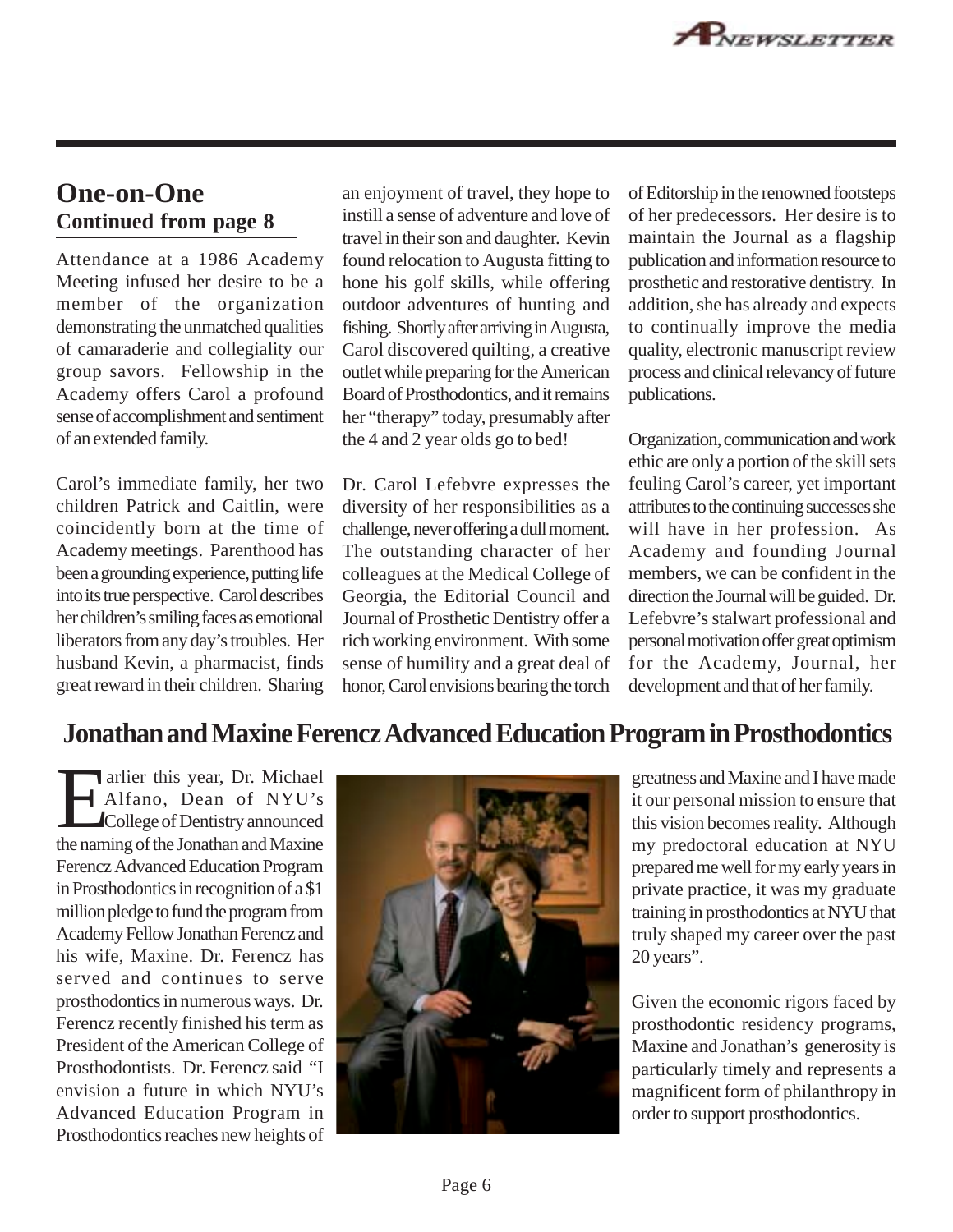# **Outreach by Jim Chandler**

## **WHY OUTREACH? A TEN YEAR RETROSPECTIVE**

The Academy of Prosthodontics has been involved in<br>
outreach to Native American populations for ten<br>
years. During this time, Academy members have<br>
provided bundreds of thousands of dollars in prosthodontic outreach to Native American populations for ten years. During this time, Academy members have provided hundreds of thousands of dollars in prosthodontic care to this undeserved group.

Academy Fellows Dr. Dorsey Moore and Dr. Tom Taylor have participated in many of these outreach efforts over the years in Alaska and Montana and were asked to share their experiences and insights. When asked why someone would want to participate in these projects year in and year out, Dr. Taylor said "the outreach program has provided the method of giving something meaningful to some people who might not otherwise receive the benefit of the wonderful training, profession and specialty that I am so lucky to be a part of. So, the feeling of doing something that is clearly appreciated by the recipient is the superficial egocentric reason I love the outreach program." Dr. Moore said "the denture treatment experience with these patients provided many heartwarming times. The appreciation for the professional health care was always evident. One woman walked eight miles to receive her completed dentures as she could not get a ride that morning. As I have worked with this Native American population, I now feel as though every person whom I have treated is a friend."

When asked why the Academy Outreach is important, Dr. Taylor said, "the Academy Outreach Program is more than a vehicle for thos who participate to feel good about their contribution. The Outreach Program puts the Academy and all of prosthodontics in a great position for gaining recognition. Our profile in the Native American communities we work in is high and beneficial to prosthodontics and dentistry." Dr. Moore responded in a similar fashion, stating that while treating 108 Native Americans in Alaska between the ages of 34 and 90 years old, he has alos been able to provide valuable dental continuing education to the local Indian Health Service staff who always ask him "Are you coming back next year?" When asked how the Outreach Program has changed them personally, Dr. Taylor said that he "became hooked on the first trip and continues to be an addict for the

Academy Fellows Dorsey Moore and Tom Taylor share their thoughts on the Outreach Program

feeling he gets when he treats people who are so needy of the services he can provide". Dr. Moore says that he feels as though his Native American patients in Alaska are his extended family and has witnessed their concern and caring for one another, especially for their senior citizens. "This program definitely has altered my feelings and concern for the Blackfeet of Montana and the Tlingit tribe in Alaska".

When asked if they could make a wish for the future of the Outreach program, Dr. Taylor said that his only wish would be to "expand it a hundred times over to the point where every Academy member participates in the program. This program allows our foundation to approach individual organizations with a meaningful cause that can be invested in for the benefit of all. I hope the future of the Outreach Program is growth and expansion." Dr. Moore says hat he feels the Outreach Program is very effective, and without the energy of the committee chairman, Dr. Eric Rasmussen and participants in the Outreach Program, we would not be where we are today.

The valuable Outreach Program offers an inviting combination of caring for a population with a desperate need for prosthodontic care and camaraderie with other Academy members in interesting locations in the West and Alaska. If you are interested in participating in the Academy Outreach Program, please call **Dr. Eric Rasmussen**, Outreach Program Chairman.